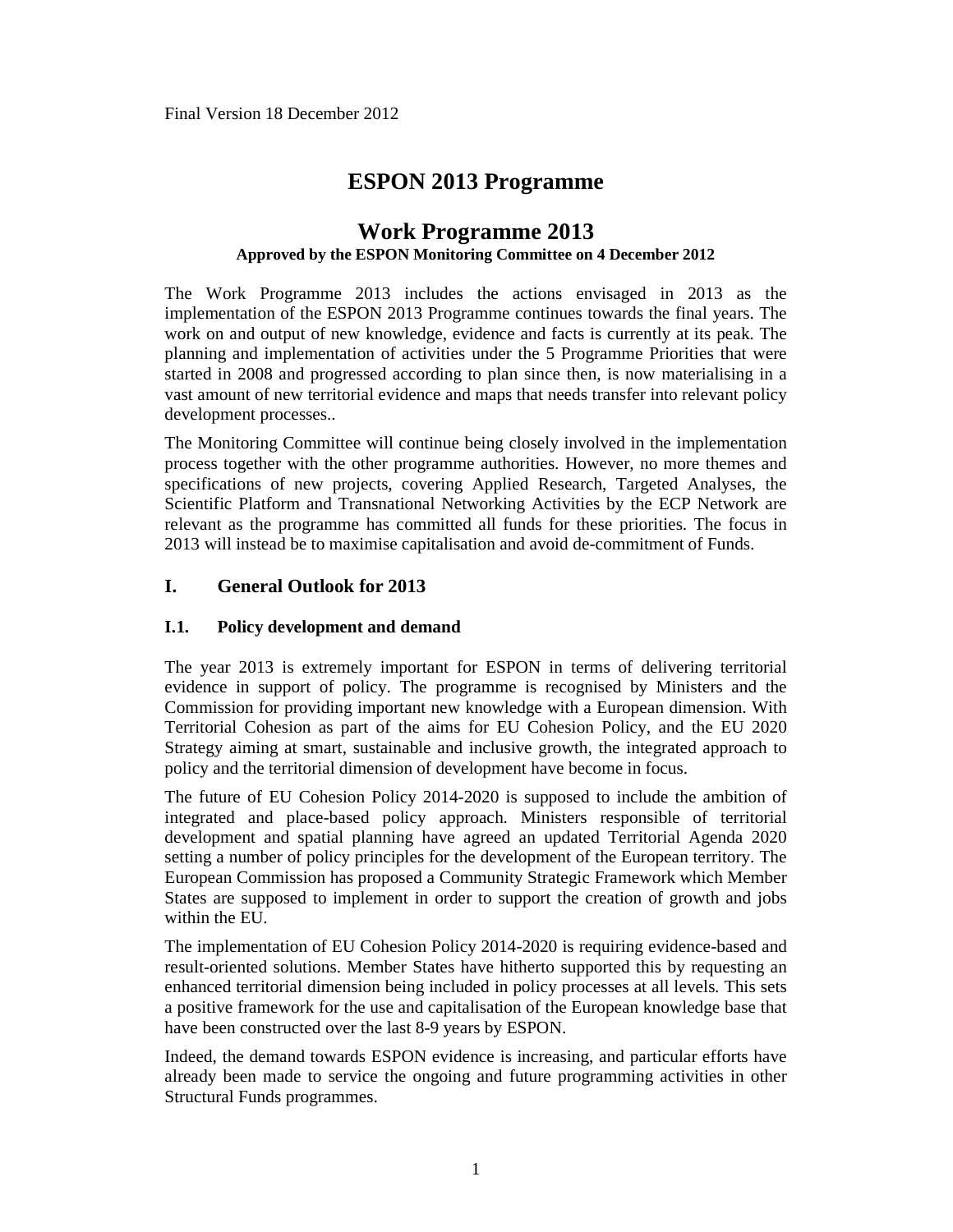Simultaneously, recognition by policymakers and stakeholders at all levels of the need in today's globalised world in adding a European perspective to territorial development is adding to the demand for evidence on Europe in the World.

In 2013 in this policy context, the ESPON 2013 Programme is expected to live up to its reputation and deliver more solid and innovative, useful and staggering new results, all in an easy-understandable fashion and format.

During 2012 the Monitoring Committee has conducted the last round of calls for proposals. This means that the programme implementation can transfer this resource towards actions capitalising upon ESPON output.

The political process during 2013 is mainly expected to deliver the regulatory framework for Structural Funds operations after 2013 which will form the legal base for future operations. Priority themes for investments are expected that once known will be an important base for selecting the most adequate thematic content for the capitalisation activities of ESPON.

Supporting the elaboration of a renewed ESPON post 2013 is an additional important task for the ESPON CU that will continue in 2013. The Joint Working Group on the ESPON post 2013 that has been established in 2012 will continue its work. Key principles and expectations for a continuation and strengthening of the ESPON exercise have been agreed in principle. These include a wish to improve the capacity of ESPON to transfer knowledge towards policy processes reinforcing the territorial dimension in policies, and an institutional setting that is administratively lean an efficient making ESPON attractive to the experts and efficient in delivering to policy.

Concerning the volume of future ESPON activities, coming decisions related to the budget of the EU and to Structural Funds after 2013 needs to be in place before the final details of the ESPON post 2013 programme can be fine-tuned and a proposal on an operational programme for an upgraded and renewed continuation of ESPON can be submitted to the Commission for approval. In support, the ESPON 2013 Programme will carry through an ex-ante evaluation in 2013.

### **I.2. Strategic Avenues for 2013**

As the deliveries of project results accelerate, the emphasis in the programme implementation will become increasingly devoted to capitalisation and communication of results. Relatively, the weight of different programme priorities will in the remainder of the programme implementation be on Priority 4 on Capitalisation. This will consequently be reflected in the work priorities of the CU.

In parallel, substantial efforts are still needed to manage and guide the many ongoing projects towards the best possible results. However during 2013 the inflow of reports will gradually become less than in the previous year. In terms of projects, in particular the activities carried through within the so-called MA led projects will be a matter requiring substantial attention and resources.

Importantly, the management of the programme will receive continued attention in order to achieve and maintain an impeccable level of financial management. In particular, the challenge of avoiding de-commitment of ERDF funds is massive in 2013 and will need committed attention of all actors and programme authorities involved.

The following 4 strategic avenues will guide the implementation of the ESPON 2013 Programme during 2013: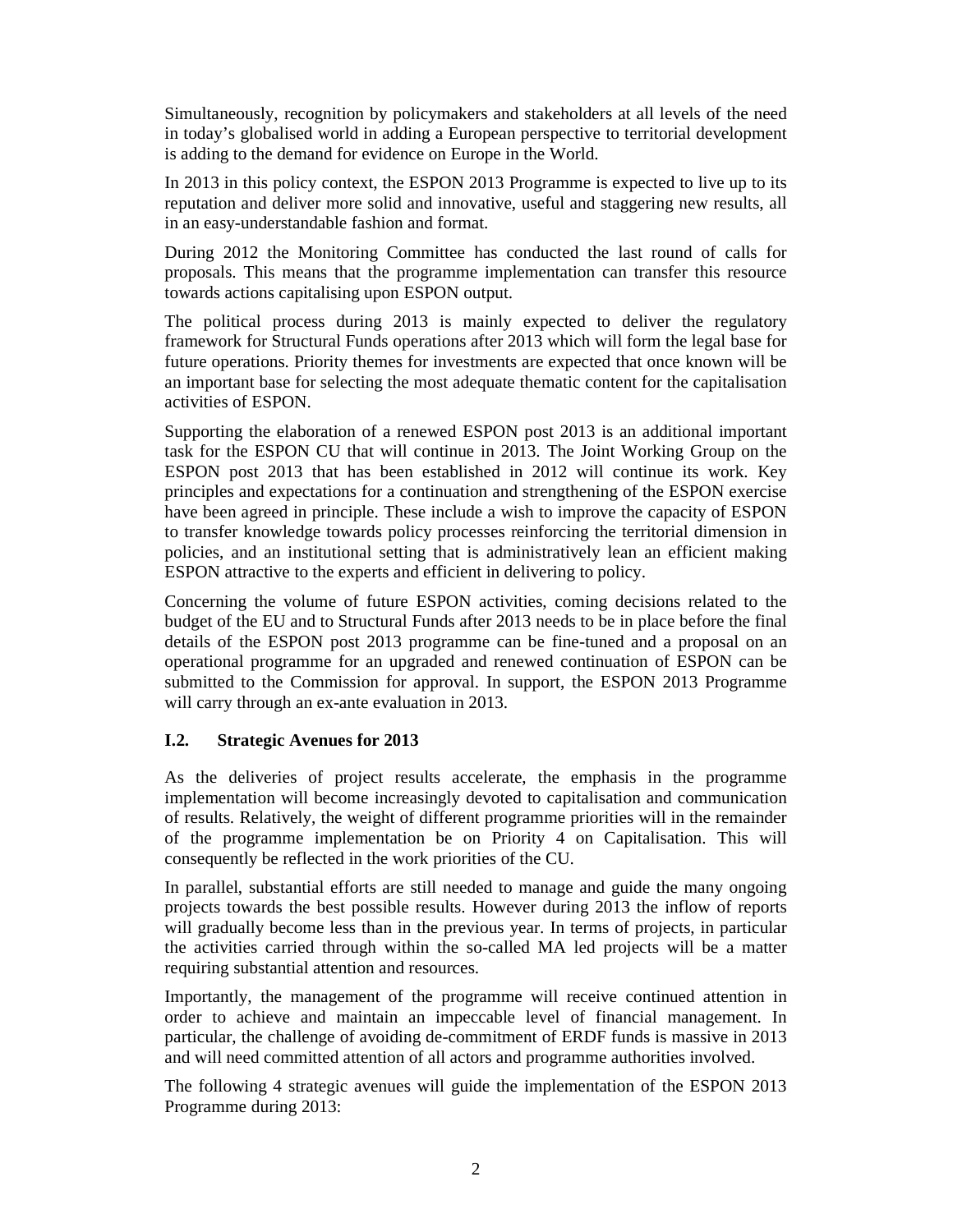- (1) **Enhancing capitalisation and communication activities based on the rising number of final results in support of wide-spread use of ESPON territorial evidence,** including targeted activities and publishing publications according to the decided Publication Plan 2011-2014.
- (2) **Avoiding de-commitment of Funds by implementing with serenity the Roadmap adopted for the ESPON 2013 Programme** and continue sound financial management of the programme with finding-free audits and quality checks.
- (3) **Ensuring high quality and useful outputs from active projects,** ensuring easy communicating and useful results supported by clear executive summaries that can make ESPON even more recognised for its European territorial evidence base.
- (4) **Maximising the support from the many envisaged activities under MA led projects within Priority 3 and 4,** carrying through tendering of services on a multitude/variety of events, publications, tools, website development, map updates, etc. as far the human resources available allows.

More detailed information on the concrete programme implementation in 2013 is included in the following chapters of the Work Plan 2013.

The envisaged overall timing of activities in 2013 is available as annex 1. The Budget for 2013 following decision by the MC on 4 December 2012 is included as annex 2.

### **I.3. Implementation status**

The implementation of the ESPON 2013 Programme is now well advanced. In total 13 projects are closed in 2012, which means that 53 projects are final, ongoing or under contracting within the programme priorities. By 31 December 2012 the status for contracted and remaining projects under the ESPON 2013 Programme can be seen from the following table:

| Major projects                  |       | P2 | P3 | P4 | Total |
|---------------------------------|-------|----|----|----|-------|
| Final, ongoing<br><sub>or</sub> |       |    |    |    |       |
| under contracting               |       |    |    |    |       |
| Remaining foreseen              | $- -$ | -- | -- | -- |       |
| Total                           |       |    |    |    |       |

**Project status by end 2012** (excluding MA led projects under P3 and P4)

In addition, a number of additional ESPON activities are carried through as services under 16 MA-led projects within Priority 3 and Priority 4. The implementation of these projects includes many actions involving calls for tender. Altogether 22 actions under MA-led projects are final or ongoing.

In total the ESPON 2013 Programme in its lifetime will implement more than 100 contracted projects and actions, of which more than 40 will be processed as smaller or larger service contracts under MA led projects.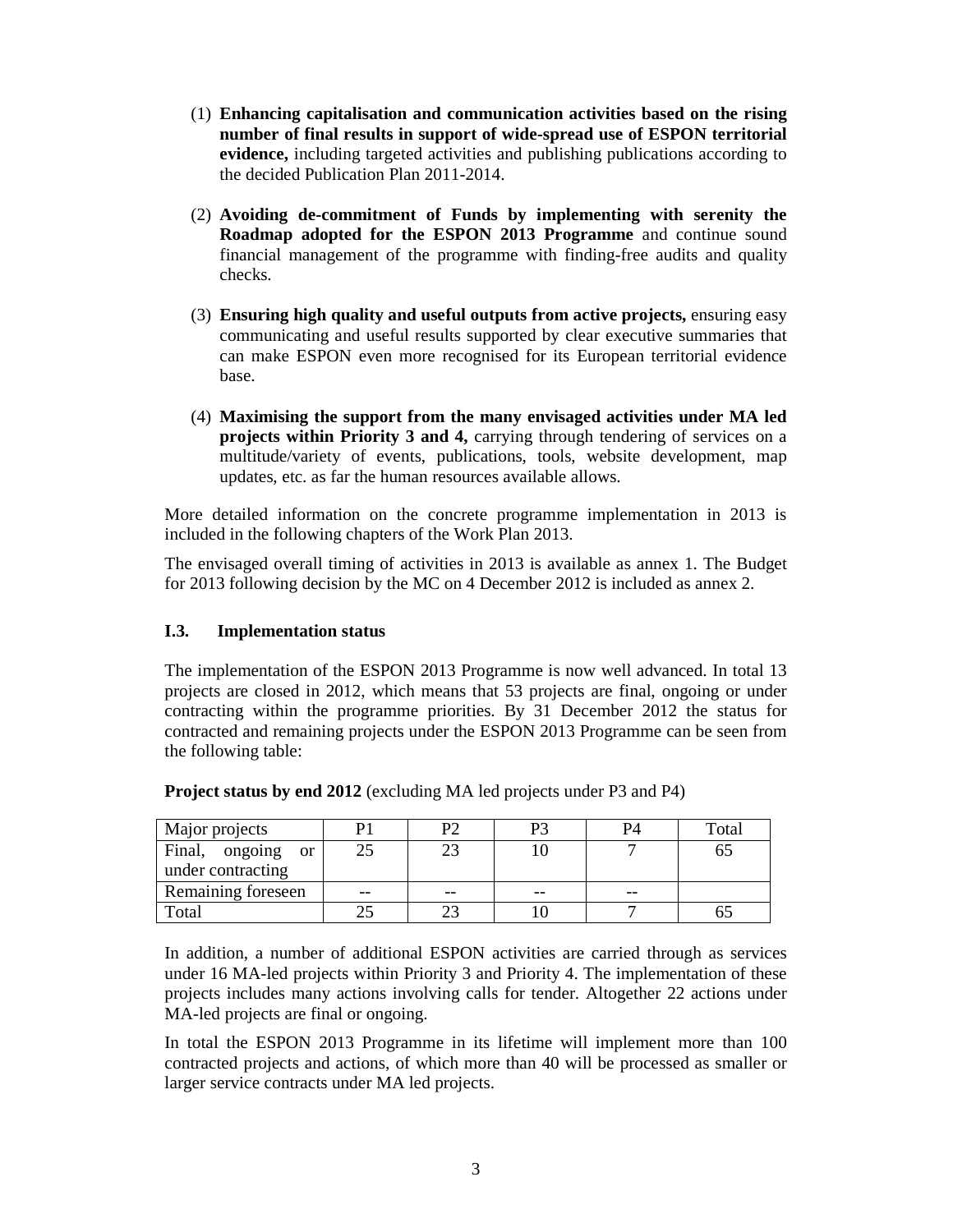During 2013 and 2014, the volume of results will increase exponentially. This requires a substantial and targeted effort on the processing, capitalisation and communication of the results to policymakers in an easy and targeted way. In making this happen, the resources of the CU are gradually being reallocated and a service contract for external expertise support has been tendered and contracted. Supporting this, transnational activity the 5 ongoing out of 7 networking projects under Priority 4 of the ESPON 2013 Programme will as well be contributing during 2013.

Due to the late stage of the programme implementation, the administrative and financial management continues to be a demanding task. The closure of finalised projects is a significant task in 2013, both in terms of closing the content part and in terms of checking progress reports as basis for payments.

To ensure that the spending necessary to avoid de-commitment of ERDF funds in 2013 remains at a sufficient level is a crucial and very tough task. The progress made in 2012 on the spending side was basically encouraging, however by the end of 2013 an additional spending in 2013 of approximately 8,3 mio. Euro will be necessary in order to avoid de-commitment of funds.

The audits carried through in 2012 shows an increase of the error rate from 0,17% in 2011 to 1,09% in 2012, higher although still well below the threshold of 2%. Considering that the number of audits to be implemented in 2013 will be higher due to the higher number of ongoing projects, a higher level of support and quality assurance shall be applied in order to ensure staying with a low error rate in 2013.

# **II. Detailed actions within the main activities of 2012**

The ESPON 2013 Programme will in 2013 put emphasis on managing Applied Research projects, Targeted Analysis as well as projects within the Scientific Platform on Tools. Many ongoing projects will deliver final or interim results. In order to guarantee the required high quality and policy relevance, considerable efforts will be made to support and steer project development and implementation.

For a comprehensive overview on ESPON project, their scope, envisaged results, budget, and partnership, the ESPON Project Overview which is available on the ESPON website and the final printed version which will be printed in early 2013.

Many additional actions under 16 MA led projects related to tools and data as well as capitalisation are foreseen during 2013. In addition, the capitalisation through Transnational Networking Activities will continue during 2013 as 5 of the 7 projects selected to be carried through by the ECP Network are still active.

### **II.1 Applied Research projects (Priority 1)**

The implementation of Applied Research projects will in 2013 gradually slow down. The programme will manage in parallel 25 Applied Research projects, all of which are contracted.

The project implementation of these 25 projects looks as follows:

- 7 projects have submitted their final deliveries by 31 December 2011.
- 8 projects will have delivered their Final Reports by 31 December 2012.
- 5 projects will during 2013 deliver their Final Reports.
- 4 projects will deliver their Draft Final Report in 2013.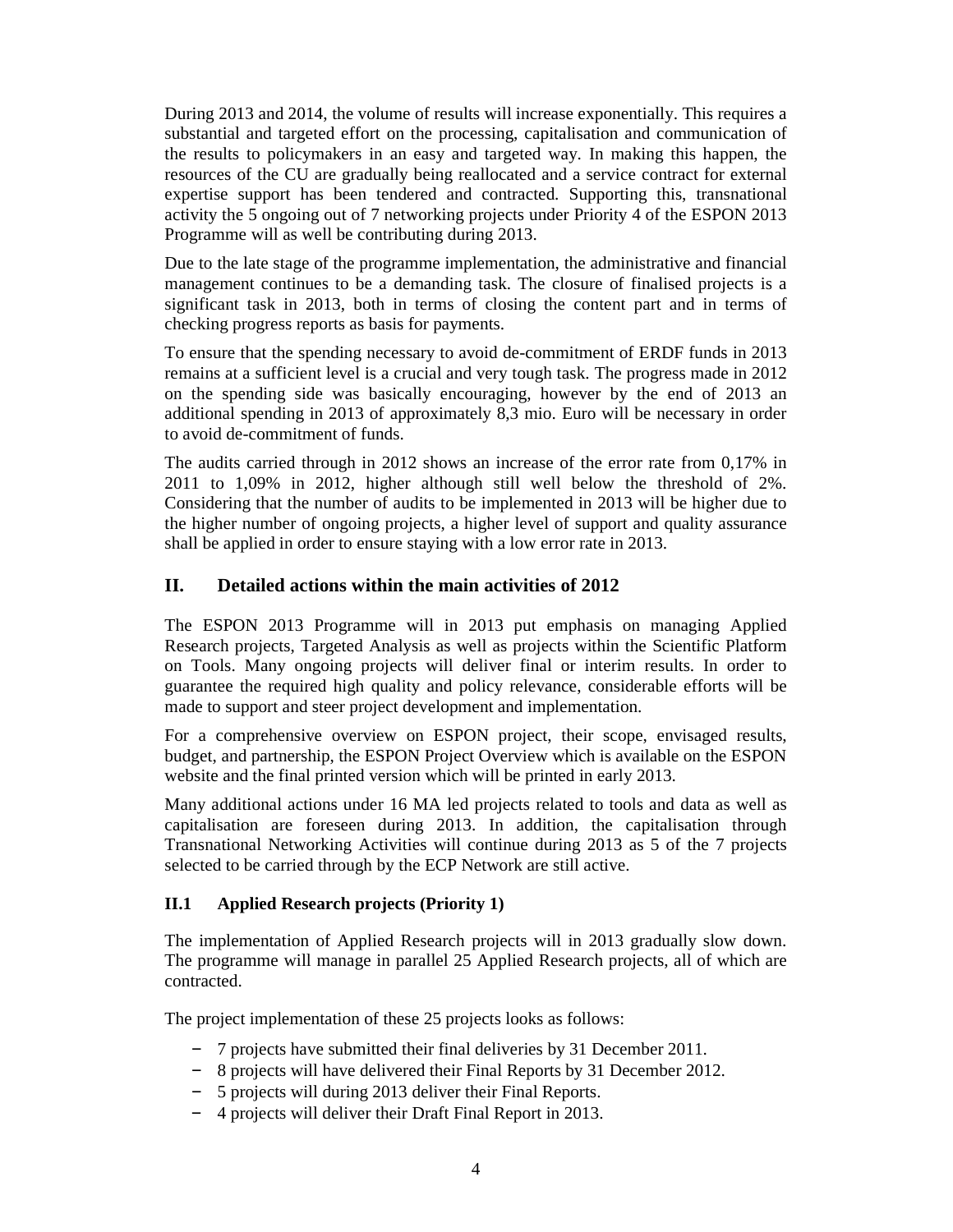– 1 project will deliver its second Interim Report in 2013.

The specific action under Priority 1, the Knowledge Support System (pool of experts for Sounding Boards) (Priority 1), is complete. Following the last call for expression of interest the Knowledge Support System currently includes 109 experts. No further calls will be implemented during the current programme period.

### **II.2 Targeted Analyses (Priority 2)**

Like with the Applied Research projects, the implementation of Targeted Analysis projects will in 2013 gradually slow down. The programme will manage in parallel 23 Targeted Analysis projects taking together contracted projects and projects in preparation.

The project implementation of the 22 currently contracted projects looks as follows:

- 7 projects have submitted their final deliveries by 31 December 2011.
- 10 projects will have delivered their Final Reports by 31 December 2012.
- 5 projects will deliver their Final Reports by end of 2013.

There will be no more Calls for Expressions of Interest for Targeted Analysis during this programme period.

### **II.3 Scientific Tool developments and Analytical support (Priority 3)**

The ESPON 2013 Programme will in 2013 continue to make strong efforts to optimise the scientific platform and the ESPON tools for policymakers and practitioners. The last projects and the remaining service contracts under the Priority 3 Scientific Platform project will be launched and implemented in 2013. Focus will be put on enhancing the usefulness of ESPON results and tools and its practical use for policymakers at all levels.

Cooperation on European territorial data will continue in 2013, integrating the ESPON Programme further into this European process. In particular the cooperation with EUROSTAT is crucial and a further cooperation will be developed on key topics of common interest: time series, functional areas, urban data, maritime statistics and LAU1/LAU2 data. This approach will ensure mutual benefits in the development of pan-European regionalised information and European maps.

### *Projects on scientific platform and analytical support*

With the last Call for Proposals in 2012, the following 8 Priority 3 projects will be running in 2013:

– ESPON 2013 Database (phase II)

The ESPON Database 2013 project – phase II (M4D Project) has delivered its First Interim Report in June 2012 and will deliver a Second Report in June 2013. Considering the large number of improvements requested by the ESPON CU and the ESPON MC on the interface and functioning of the ESPON Database the year 2012 was crucial for the development and consolidation of this ESPON tool, which is now more targeted to policy makers and non-experts. In particular it now has a new search facility which allows the identification of policy relevant indicators.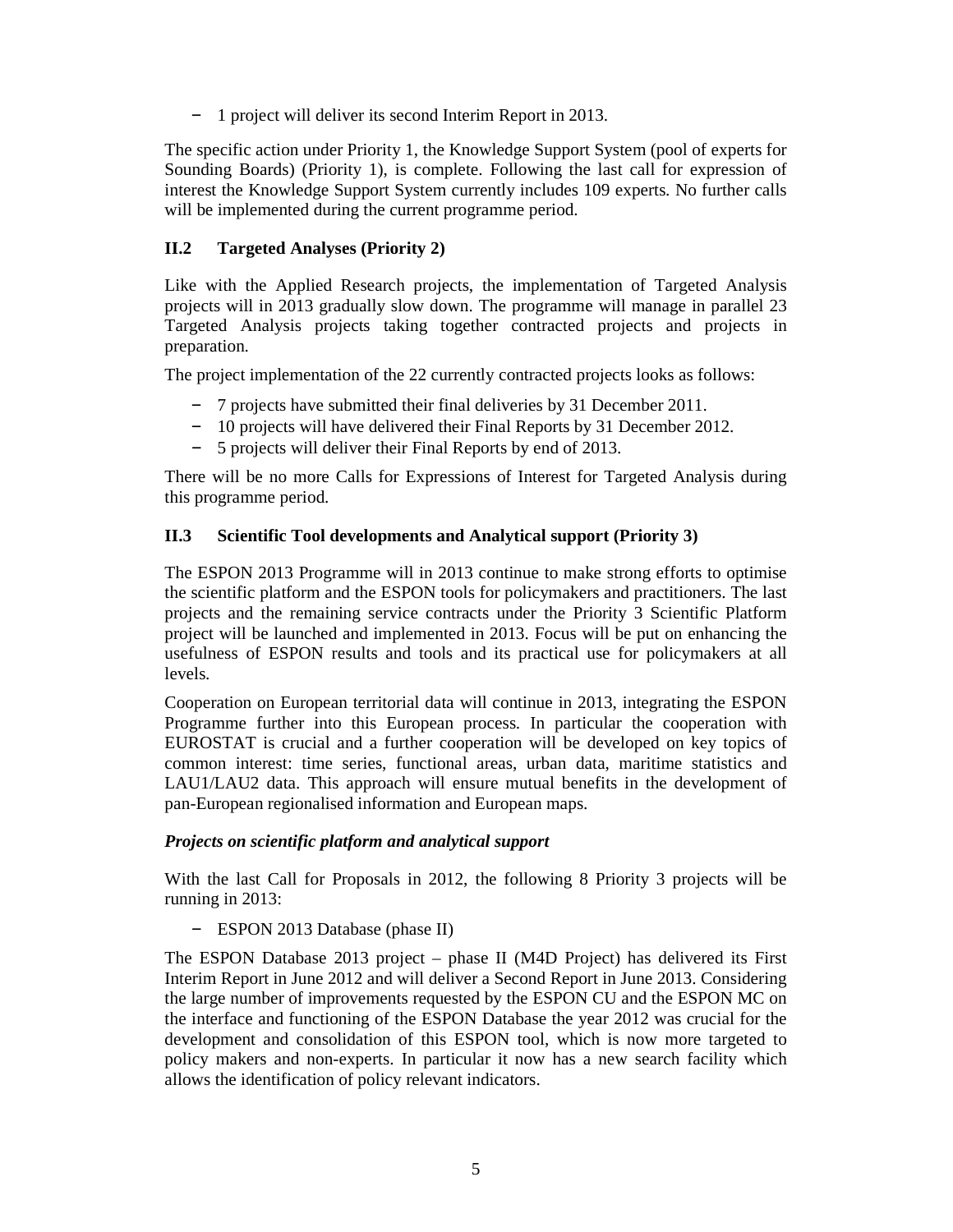Considering that the M4D Project do not cover all ESPON Projects regarding data checking, quality control and data integration into the ESPON Database, the ESPON MC has decided to include this task as an addendum to the contract of the M4D Project. Currently the formalities are being finalised and it will ensure that data delivered by all ESPON projects and update of maps services contracts will be checked, quality controlled and integrated into the ESPON database. This approach will ensure that data and metadata included into the ESPON Database offers the same high standard and quality.

– ESPON Atlas on European Territorial Structures and Dynamics

The ESPON ATLAS project delivered the Inception Report in July 2012 and a revised Inception Report in October 2012. During the MC Meeting on 4 December 2012, the TPG carried out a workshop session in order to involve the MC in the further scoping of the thematic focus of the ATLAS. The Interim Report will be delivered on 31 March 2013 and the project will run into the second half of 2014.

– Internet Online Mapping Tool

The Rich Internet Online Mapping Tool project (RIMAP) delivered its Inception Report in June 2012 and will deliver its Interim Report in December 2012. According to the plan, the project will deliver its Final Report by the end of 2013 including a final version of the Online Mapping tool and user guidelines. A test version of the tool will be available for testing during the second half of 2013.

– Territorial Monitoring in a European Macro Region

This project is aimed at supporting evidence informed territorial development and cohesion in the Baltic Sea Region (BSR) by developing an indicator based monitoring system had its kick-off meeting in 2012 and delivered the Inception Report in June 2012. During 2013 the project will deliver its Interim Report and Draft Final Report.

– Territorial Evidence Packs for Structural Funds Programmes

The TerrEvi project delivered its Inception Report in June 2012 and drafts of its First Specific Delivery (Territorial Evidence Factsheets for all CBC and TNC areas) in November 2012. The project will be finalized during 2013, including a Second Specific Delivery of 10 ESPON Territorial Evidence Packs for case-study programme areas. Considering a main aim of the project is to ensure ESPON results input into Structural Fund programming, the early part of 2013 will be especially crucial for the project. The results are expected to be useful more generally as it will provide a sound methodological concept/tool for other territories who wish to maximise the use of ESPON territorial evidence in their policymaking.

– European Territorial Monitoring System

The project is scheduled for kick-off at the ESPON CU end of November 2012, and will be active during entire 2013. The main aim of the project is to develop a simple, easy understandable and policy relevant tool for European Territorial Monitoring and Reporting, capable of continuous assessment of territorial development trends and policy impacts in relation to policy objectives related to Territorial Cohesion (in particular the EU2020 Strategy, and the Territorial Agenda 2020). In general, this tool will mainly rely on, integrate and select time-series of territorial indicators and indexes developed by the INTERCO project and included in the ESPON 2013 Database.

– Detecting Territorial Potential and Challenges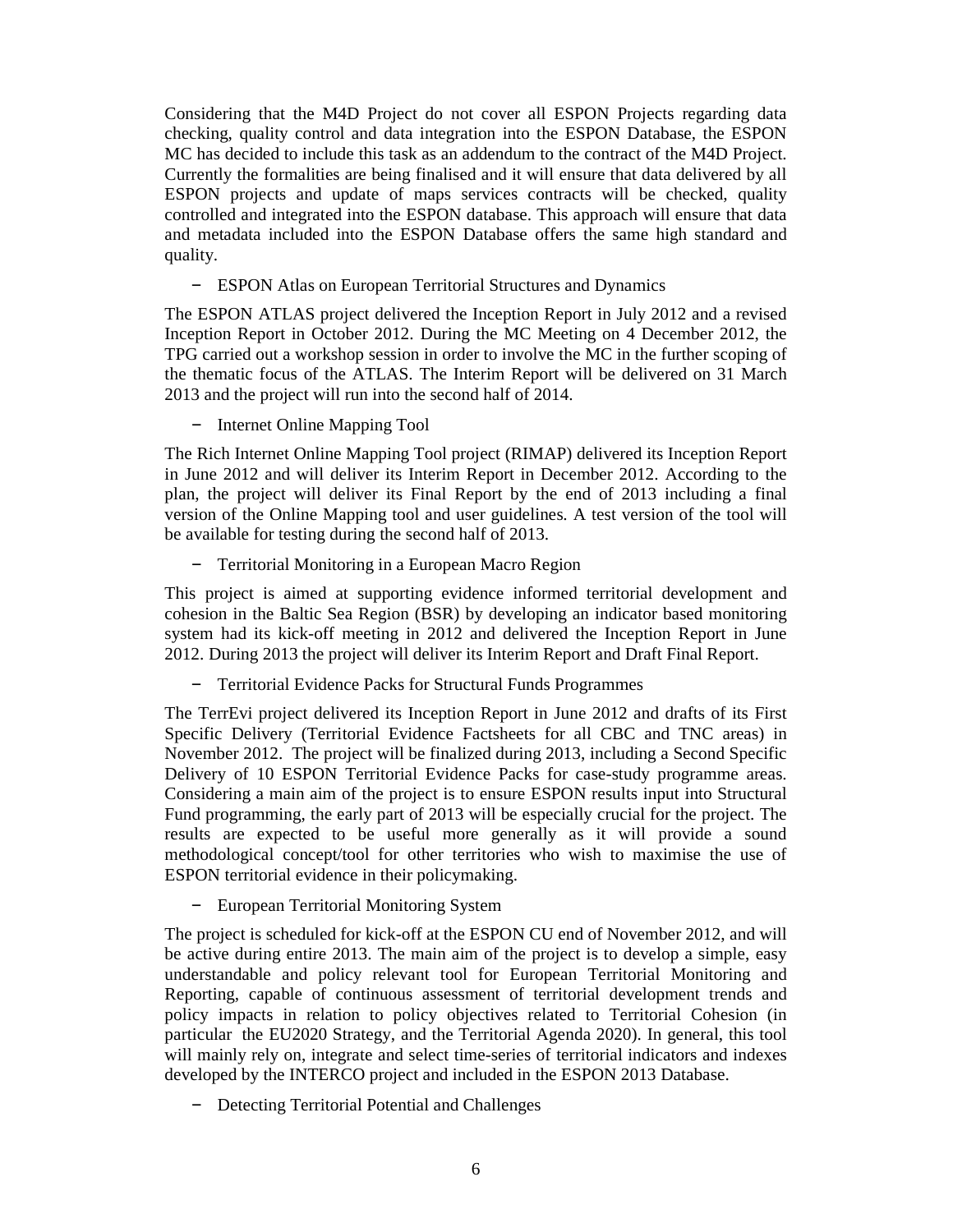The project is scheduled for kick-off at the ESPON CU end of November 2012, and will be active during entire 2013.The main aim of the project is to make an inventory of relevant P1-3 projects to identify methods and analytical approaches regarding detecting territorial potentials. Including a number of case studies the project will deliver a handbook targeting practitioners and policy-makers.

– European Urban Benchmarking Webtool

The project is scheduled for kick-off at the ESPON CU end of November 2012, and will be active during entire 2013. The main aim of the project is to develop the methodological concept of the 'quickscan' webtool and operationalise this into a fully functioning webtool ready for use by the target group of policymakers and practitioners, as well as public and private investors.

### *Tools (actions in MA-led project)*

The following service contracts will be running in 2013 under this action of Priority 3:

– Online MapFinder

The Online MapFinder is a web application aimed at promoting ESPON activities and making ESPON findings more accessible to the wider policy-making audience. The action has been developed with two service contracts, on IT part aimed at developing a user-friendly interface to search, find and display maps from ESPON projects and publications, and one content part aimed at delivering short, but concise, explanations for each of those maps. The final results will be made available on the ESPON website by the beginning of 2013.

– ESPON Data Navigator 2012

The 'ESPON 2013 Update of the Data Navigator, including Iceland and Liechtenstein' (ESPON Data Navigator 2012) is expected to deliver an update and an interactive version of the Data Navigator. The Draft Final Delivery is due by 5 April 2013 and the Final Delivery by 5 June 2013. With this update the service provider is developing a tool that provides unique information on the principal sources on relevant European statistics in an easy accessible way.

– Cartographic Language

This action is aimed at developing an innovative, accessible and practical approach to the visualisation and analysis of territorial trends and dynamics. The tender was launched during the second half of 2012 and the contracted service provider is expected to start early 2013.

In addition, the following service contracts are to be tendered and implemented during 2013:

– Improvement of the usefulness of the ESPON HyperAtlas for European regions

A new update of the ESPON HyperAtlas is foreseen to start in 2013. The main focus for this update will be: What does the user want? Based on this focus, the survey on the HyperAtlas V2 and the feedback we received from various sources and policy developments in the field of territorial cohesion an updated version of the HyperAtlas V3 will be developed.

– TIA web application using the ARTS methodology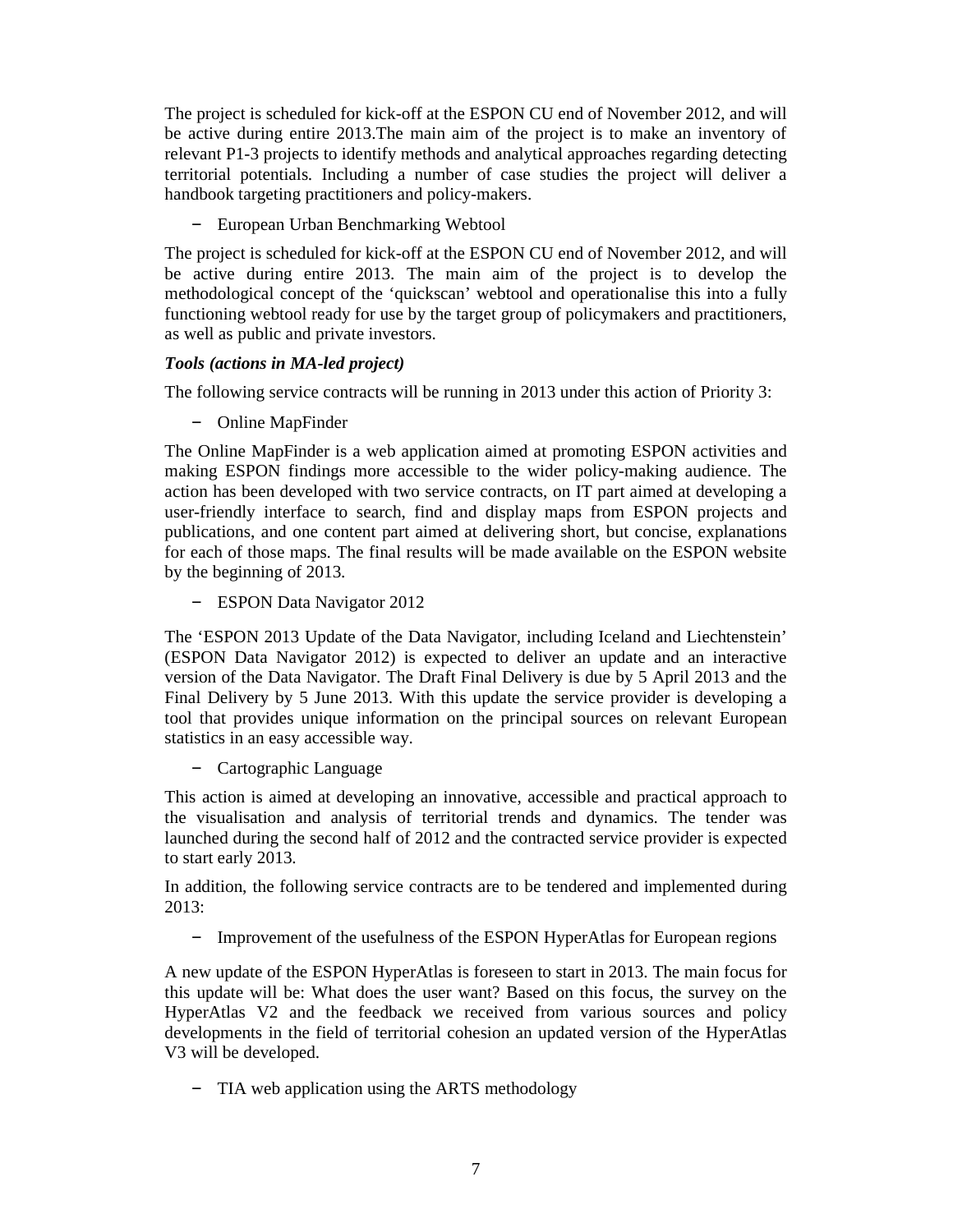A TIA web application is foreseen to start being developed in 2013. This TIA web application will be based on the methodology developed by the TIA related projects that have been carried out in ESPON 2013 Programme: TIPTAP, ARTS, EATIA and the TIA guidance that will be published early 2013.

– Online training platform with sessions focused on specific topics

The Priority 4 project ESPONTrain has developed an e-learning platform (Virtual Learning Environment, VLE) which is being used for running two separate teaching cycles for post-graduate students and practitioners/policy-makers using specially developed thematic teaching packs based on ESPON Priority 1 projects. This is a new addition to the ESPON tools and the purpose of this service activity is to explore its further usage and development.

### *Update of Data and Maps (actions in MA led projects)*

The following services are running in 2012 under this action of Priority 3:

– Update of Maps and Indicators on Natural Hazards

An Update of Maps and Indicators on Natural Hazards was tendered and a service provider selected in 2012 to implement this service contract (following public procurement procedures). The map updates and the related report will be used for the ESPON Territorial Observation no. 7, planned for early 2013.

Further update services will be prepared in the first half of 2013 and take place in 2013 and 2014.

# **II.4 Capitalisation and Communication (Priority 4 and partly 5)**

The ESPON 2013 Programme will in 2013 further strengthen the efforts to capitalise and communicate the final results of the projects through a wide range of activities and channels, existing as well as new ones.

The Communication Plan (approved in 2007), the Capitalisation Strategy (approved in September 2010) together with the Publication Plan (approved in June 2011) and the MA-led project 4.1 2011-14 (approved in September 2011), provide the strategic framework for implementing a wide range of targeted capitalisation and communication actions aimed at policy makers, stakeholders and the media.

### *Media and Publication (actions in MA-led projects)*

### *Publications and Design*

The implementation of the ESPON Publication Plan based on the strategic MA-led project 4.1a "Publications and Design 2011-2014", began during 2012 and will be based on 3 service contracts related to:

External Expertise, which will provide a pool of in-house and/or sub-contracted expertise, can be activated by the CU upon request and deliver writing and editorial services as well as being capable of handling data and mapping. The external expertise will be involved to various degrees in the majority of the envisaged publications, ranging from more substantial scientific and policyoriented publications to easy accessible policy briefs and fact sheets with a more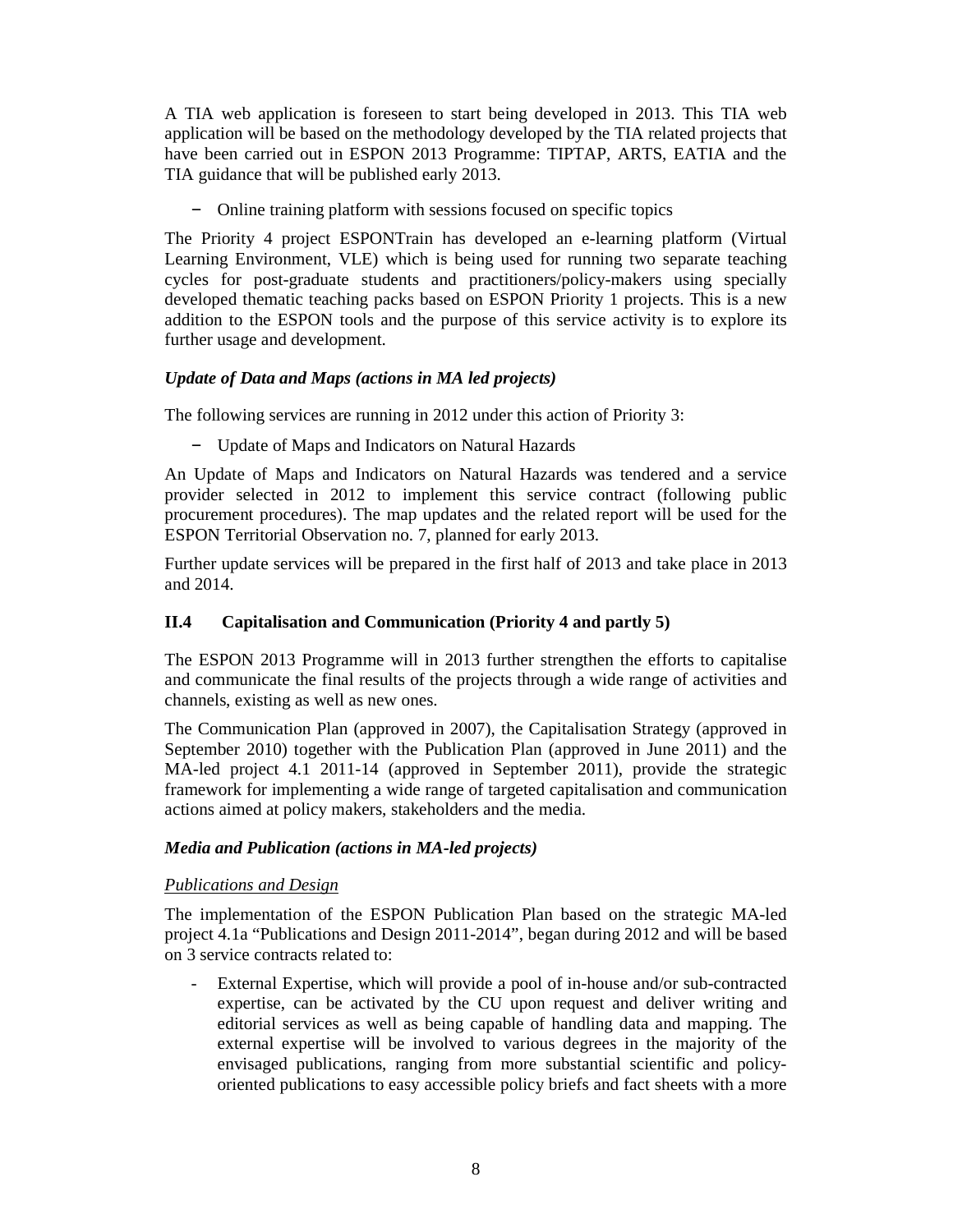journalistic touch as well as presentations. The service provider was contracted in October 2012,

- Layout and Design, which will be based on the existing and updated coherent corporate graphic design as specified in the ESPON Corporate Identity Manual. It will implement layout and design work related the various publications. The service provider is expected to be contracted in the beginning of 2013.
- Printing, covering the practical and technical execution of the printing of the ESPON publications, as well as the supporting printing and collaterals. The service provider is expected to be contracted in the beginning of 2013.

The publication activities will enter into full force during 2013 and is planned to include:

- ESPON Cyprus Seminar Report (No. 2)
- TIA Guidance/Handbook
- ESPON Synthesis Report No. 2
- ESPON Scientific Report No. 2
- Atlas on EU 2020 Indicators
- Territorial Evidence Packs
- Territorial Monitoring: Facts and Figures
- 5-7 ESPON Evidence Briefs
- 3-4 Territorial Observations
- Posters

In addition a number of various printed products/collaterals related to ESPON activities and events as well as promotional material and compilations of overviews of the progress of the ESPON Programme will be produced.

#### *Capitalisation strategy*

The following capitalisation activities are planned for 2013, some of them in cooperation with the service provider Media Bureau:

- At least 6 press releases in relation to major publications launches and events.
- 6 ESPON Newsletters.
- Delivering speeches at external major events.
- Additional video clips on ESPON tools.

#### *ESPON Website*

The ESPON Website II was contracted in 2012. The external service provider that has been contracted is the same as the previous, which will ensure continuity. The website will be regularly updated and continuously developed by the CU through additional pages and new tools such as videos, ESPON database and the online MapFinder.

#### *European Seminars and Workshops (actions in MA-led projects)*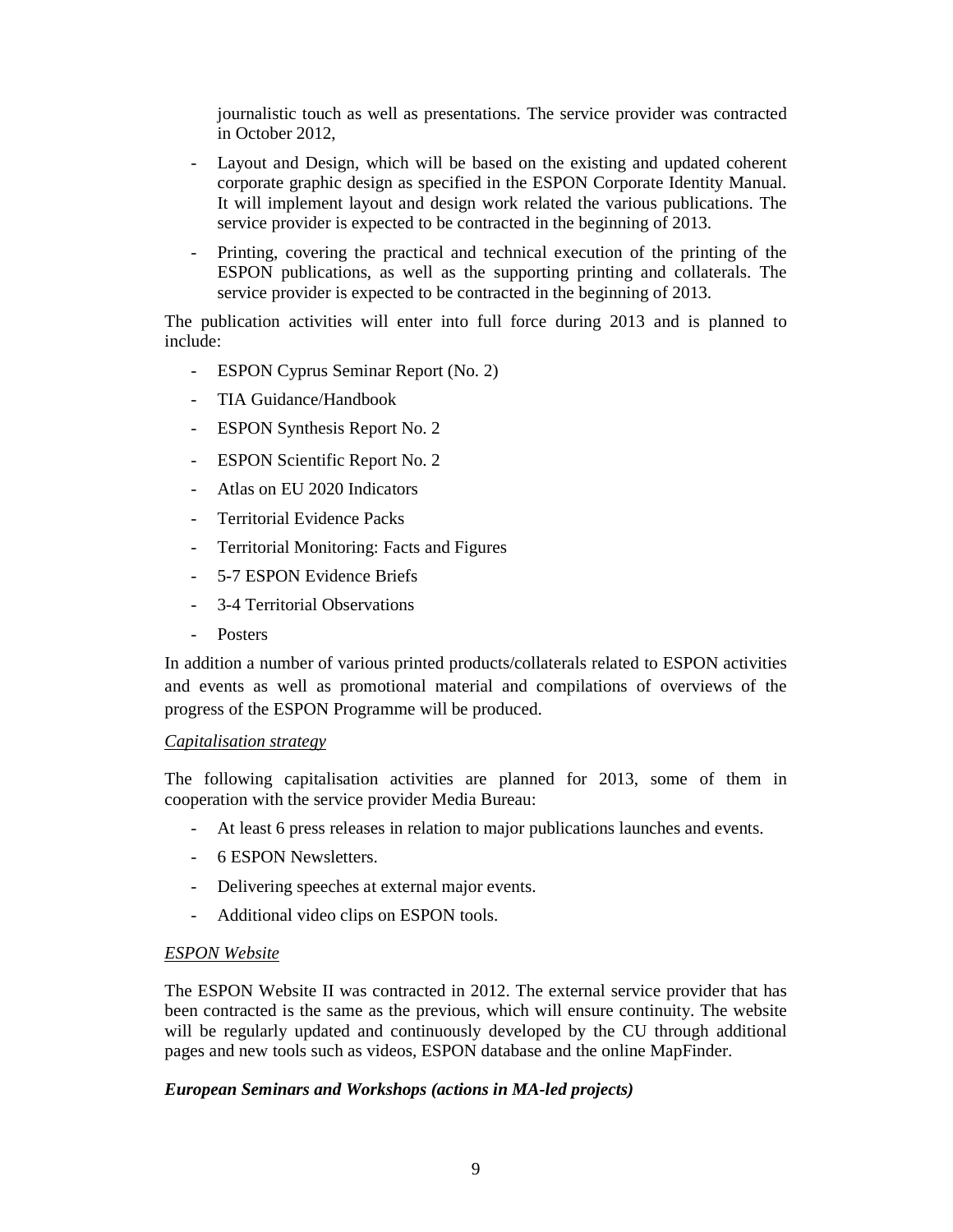The following deliveries in 2013 are envisaged under the MA-led project "4.2 European Seminars and Workshops 2011-2014":

– 3 European Seminars

*ESPON Open Seminar* will be arranged 13-14 June 2013 in Dublin, Ireland.

*ESPON Scientific Seminar* will be organised in spring 2013, highlighting the scientific progress on territorial development and dynamics. The second ESPON Scientific Report, planned for the fall 2013, will be based on the proceedings of this seminar. Scientific themes the scientific seminar will be decided in cooperation with the multitude of European Scientific organisations in the field of territorial research.

*ESPON Conference* or high-level event will be organised in spring 2013, focusing on launching the ESPON Synthesis Report No. 2 and the ESPON Atlas EU 2020 in the policy arena in Bruxelles.

– 2 ESPON Workshops

Two ESPON Workshops will be organised during 2013, one in the spring and one workshop in the fall. As previously the Workshops will consist of thematically oriented workshops based on specific ESPON projects/topics engaging scientists and policymakers/practitioners in interactive exchanges of knowledge and experiences. The focus of the workshops under consideration is related to "Gateway Cities" and to "Targeted Analyses".

Other workshops might be arranged as stand-alone events, in co-operation with scientific organisations/bodies, such as the annual Regional Studies Association Conference, and during the Open Days arranged by the European Commission.

The cooperation with other networking programmes dealing with European Territorial Cooperation will continue in 2013, starting with a coordination meeting on 31 January 2013 in Luxembourg will seek to explore complementarities between the different activities carried through by ETC Programmes, e.g. the INTERACT, URBACT, INTERREG IVC and ESPON Programmes.

### *Transnational Networking Activities*

As part of the Transnational Networking Activities the European Contact Point (ECP) network will be asked (in February 2013) to report their national activities carried out during 2012. Their reports will be added to the compiled report started in 2008 and made available to the MC. In addition, as part of their obligatory activities, the ECPs will carry out blunder checks on ESPON Priority 1 projects, of which the last ones will be in November 2013.

In 2013 three TNA projects, ESPONTrain, CaDEC and SCALES, will deliver their Final Reports, while the two projects started in 2012, ENECON and USESPON will deliver their Draft Final Report in December 2013, all based on transnational activities including workshops, seminars and teaching cycles, in support of the capitalisation and dissemination of ESPON evidence.

The ENECON project - ESPON Evidence in a North European Context - organised workshops and teaching & training activities and launched its website to facilitate the dissemination of information during 2012. Additional workshops addressing selected thematic issues, teaching and training activities targeted at universities and academic community are planned for 2013. In particular, the research team will organise a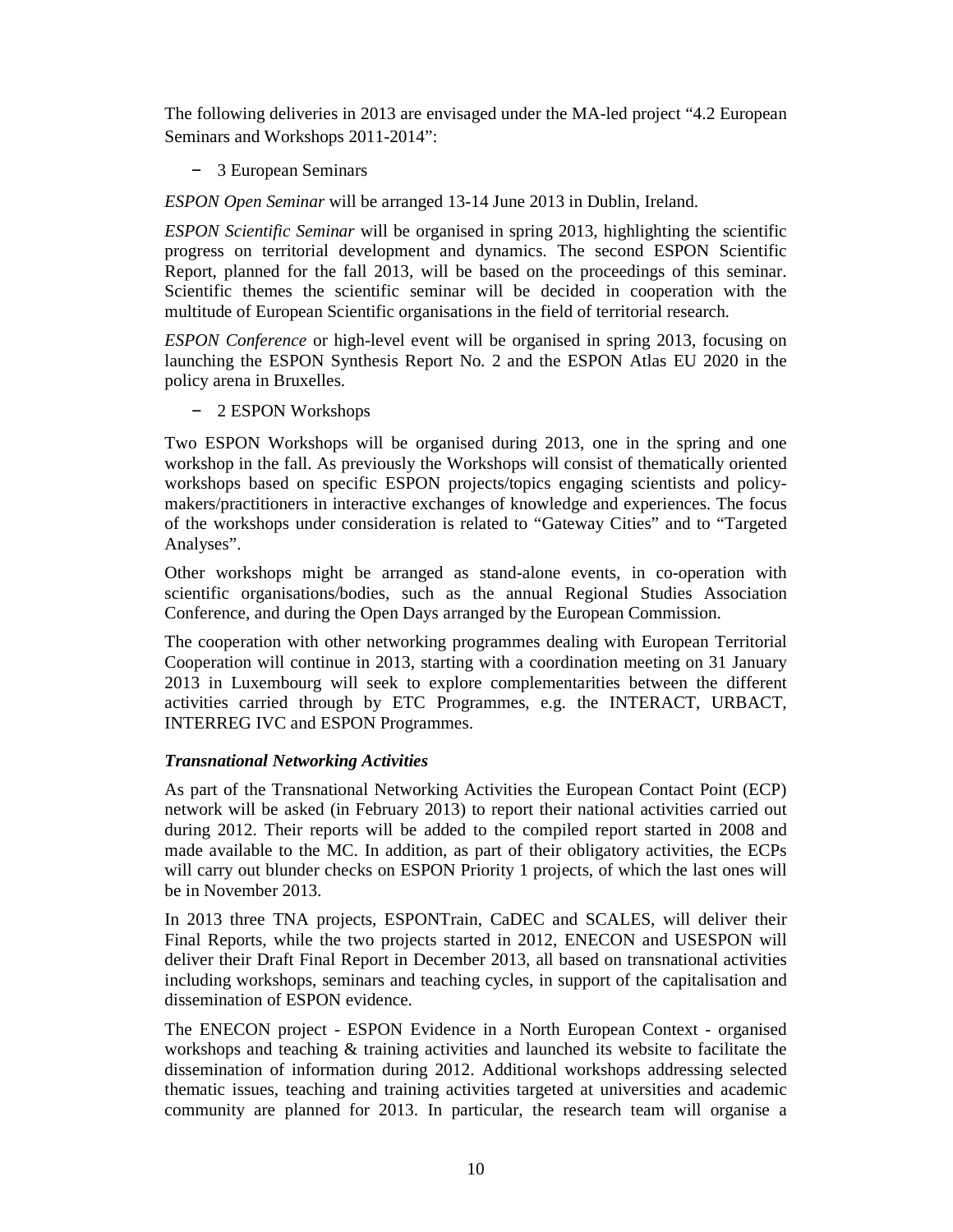conference in August 2013 in cooperation with Northern Research Forum. The event aims at turning attention towards the climate change topic as territorial challenge for European regions. The focus will be on existing evidence and the need for future research in the northernmost regions of Europe and the Arctic, and the challenge of translating scientific knowledge into action.

The last Priority 4 TNA project USESPON aims at creating awareness and sense of ownership amongst key stakeholders in respect of use of methods and tools developed within the ESPON programme. The strategy is to draw on and share work done in four previous and ongoing TNA projects. A key part of the transnational work is to pool the resources developed in the four TNAs directly represented in USESPON by their LPs. This includes building and further developing e-learning platforms and training materials (ESPONTrain), providing learning support through interactive workshops (INTERSTRAT), exploring the opportunities offered by the inter-relation of spatial scales when using ESPON methods (SCALES), and capitalising key territorial concepts (CaDEC). In addition, the LP will actively engage with the other two Priority 4 projects NORBA and ENECON through invitations to attend and present at USESPON events. The project held its kick off meeting on 9 November 2012 and will deliver its DFR 31 December 2013.

### *Communication Action Plan 2013*

The planned communication activities are outlined in details in the ESPON Communication Action Plan 2013.

### **II.5.** Management of Programme and Projects, Audit and Evaluation (Priority 5)

The main challenge in relation to the Programme Management in 2013 will be to meet the commitment targets and pave the way for the more challenging commitment targets in 2013. Additional 8.315.654,17 EUR of ERDF will have to be certified to the Commission by the end  $2013<sup>1</sup>$  (by the end of the year 2012 a total of 10.805.309,47 EUR of ERDF since the beginning of the Programme implementation period could be certified to the Commission).

Reaching the commitment targets for 2013 will require a close monitoring of projects and of the respect of the reporting deadlines, as the ESPON CU will have to assess and process in one year a much higher amount of progress report. This increase workload will for sure require additional resources at the ESPON CU in order for this challenge to be met.

### *Programme Management*

From the programme management side during 2013 the main milestones are related on one side to the reporting duties to the European Commission, and on the other side to the implementation of the specific programme management verifications that are foreseen in the approved management and control system description.

From the reporting side, two main reports will have to be submitted to the European Commission via the SFC-2007:

– Forecast Payment for 2013 and 2014, by the 30 April 2013

 $\overline{a}$ <sup>1</sup> For this first year of application of the de-commitment rule the 7% advance payment has to be reduced from the total ERDF to be declared to the European Commission.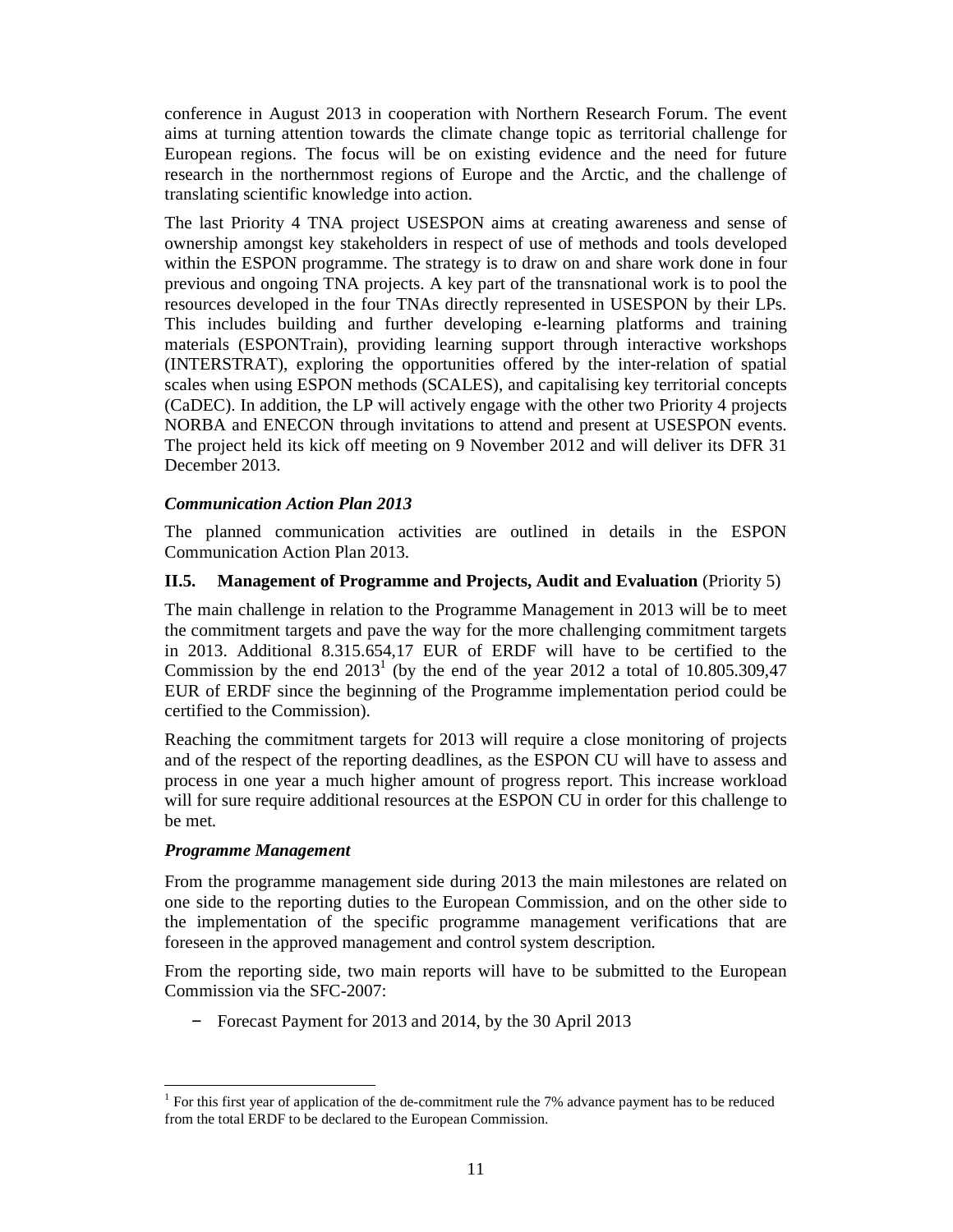– Annual Implementation Report for 2012 which will have to be submitted to the European Commission by 30 June 2013 following its discussion and formal approval of the MC.

The Managing Authority and the Coordination Unit will have as well to cooperate and coordinate with the Certifying Authority for the submission of the report on irregularities due by the 31 March 2013.

In relation the management verifications, during 2013 the Managing Authority will have to continue implementing quality controls on ongoing projects and as well support Member States for the implementation of their quality checks on their respective first level financial control system. More information can be found in the section related to the Audit activities.

Finally, as underlined in the introductory text, an important milestone for 2013 will be to make sufficient progress with the financial implementation leading to a no decommitment risk for the years 2013.

### *Call for tenders*

The MA and CU will has well to manage call for tenders related to the implementation of actions in the framework of priority 3 and priority 4 (see sections II.3 and II.4) as described in the MA led project proposal approved by the MC.

### *Project Monitoring*

In relation to project monitoring during 2013 there will be a major increase related to the monitoring of ongoing projects together with the winding up of the contracting procedure for the lasted contracted projects selected following the call closed on 13 June 2012. The CU expects receiving 131 progress reports during 2012 and addressing the financial closure of 26 projects.

Particular attention, in agreement with the priority set for the year, and in line with the Road Map to avoid de-commitment, will be provided to the timely and correct submission of projects reimbursement claim, taking into account the important deadline with the application of the de-commitment rule by the end of the year. The experience of 2012 showed again an insufficient level of quality of the submitted reimbursement claims and as well shortcomings in relation to the certification according to first level financial control.

In order to avoid de-commitment at the end of 2013 the ESPON CU will have to reinforce the support to Lead and Project Partners, but as well to the first level financial controller. As indicated in the section related to the Communication Plan, specific events have been planned in order to treat with the needed urgency this issue. In addition, specific session at the ESPON seminars will be organised.

Close contact with the Lead Partners and the first level financial control will be reinforced and as well projects will be encouraged to send to the CU the draft reimbursement claims before they are sent to the first level financial controller for verifications.

### *Audit activities 2011*

The main audit activities within the year 2013 will mainly include:

– Audit of operations during the first half of the year to be finished by 30 June 2013,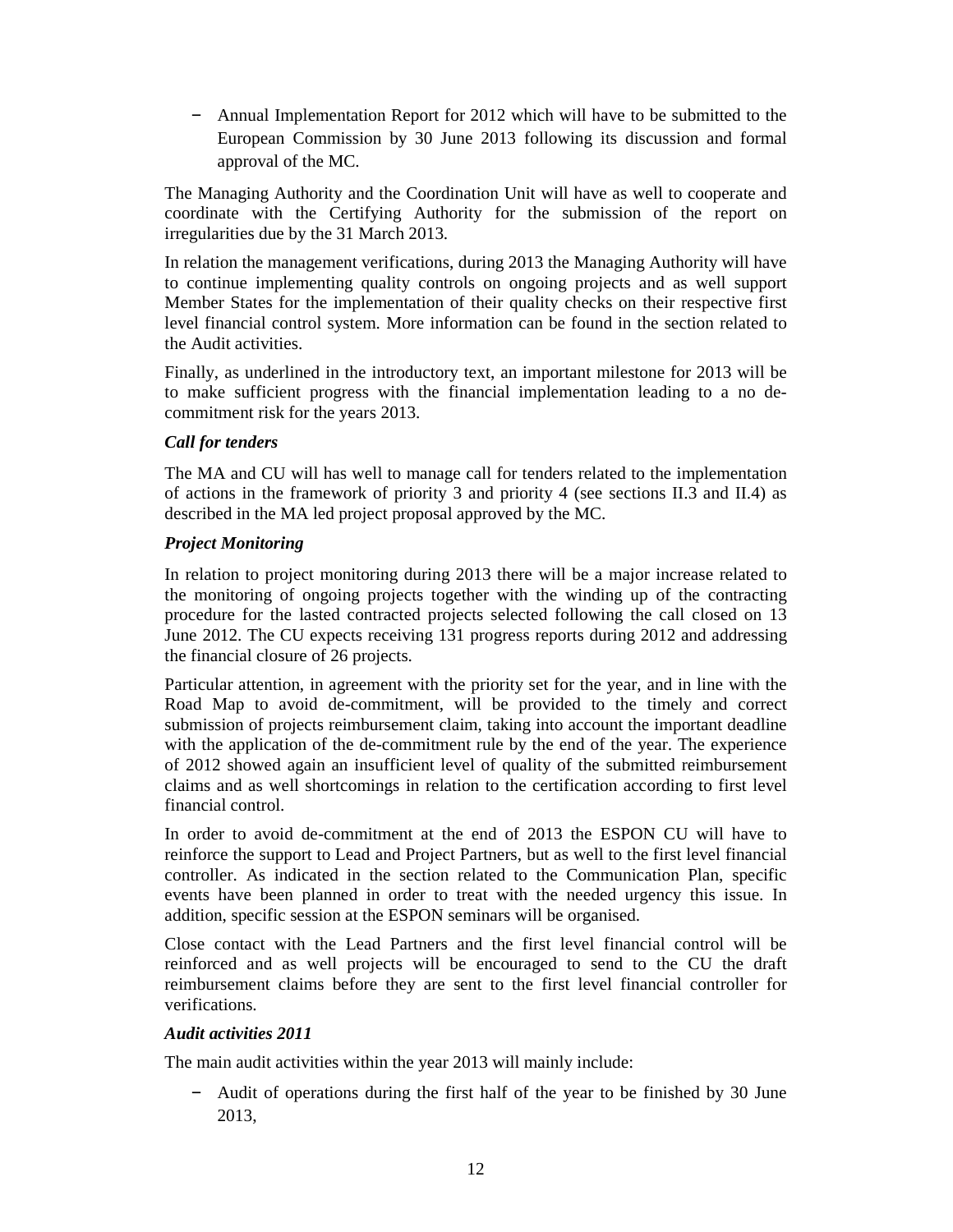– Annual control report and opinion during the second half of the year to be delivered to the EC by 31 December 2013.

The audit of operations will be implemented on behalf of the Audit Authority by the external auditor between February and April 2013, taking into account the need of giving all audits closed by the 30 June 2012. The methodology of the audit of operation will remain the same as in 2010. However, based on the previous experience, the preparatory phase of the audit of operations will start already in December 2012 by informing the audited beneficiaries and planning the on-field interventions by the external auditor.

The Group of Auditors meeting held in Paris on the 13 and 14 November 2012 has defined the confidence level of the ESPON 2013 programme based on the results of audit of operations of 2012 and set the size of the sample to be audited.

On the basis of the number of operations paid and certified by the Certifying Authority in 2012 (40 operations reported costs during 2012 ), the sampling size of the audit of operation will be of 7,5% corresponding to 3 operations selected, therefore 2 Lead Partners and 2 projects partners during February-April 2013.

The AA and the GoA have decided and approve both the random and the complementary sample during the meeting on 13 and 14 of November 2013. As random sample the TERCO, GEOSPEC and SGPTDE have been selected. Of these three operations the LPs located respectively in the Poland, Switzerland and United Kingdom. The project partners selected are located respectively in Finland, Ireland, and Hungary.

The complementary sample is left to the AA and GoA's discretion according to the results of the mandatory sampling if it helps to conclude and provide a meaningful opinion to the EC by the 31 December 2013. For this reason the AA and GoA's have decided to add an operation as complementary sample. The selection methodology of the complementary sample as been the following:

- Operations and countries not already covered by previous audits or controls by the external auditors and the Certifying Authority
- Countries and beneficiaries having the highest expenditure declared.

According to result of the above mentioned analysis it has been decided to audit an additional operation and in particular a Transnational Networking Activity as this type of operation has not yet been audited. Taking into account that he Lead Partner is located in the United Kingdom, country already covered by audits in previous years and also included in the sample also for 2013, the GoA decided to audit two project partners located respectively in Belgium and in Slovenia.

The annual control report and opinion of the reference year 30/06/2012-30/06/2013 will be prepared by the external auditor and approved by the Audit Authority and Group of Auditors during the GoA meeting foreseen in Luxembourg and planned for the week of the 14 November 2013 in Paris, France.

### *The MA Quality checks*

The Managing Authority and the ESPON Coordination Unit will in 2013 reinforced the work with MA quality checks on operations, on-the-spot and this in consideration of the increased error rate registered with audits in 2012 it is of outmost importance to have the a reasonable amount of quality checks implements in 2013 and this already from the first months of 2013. Therefore, taking into account that the audits and the quality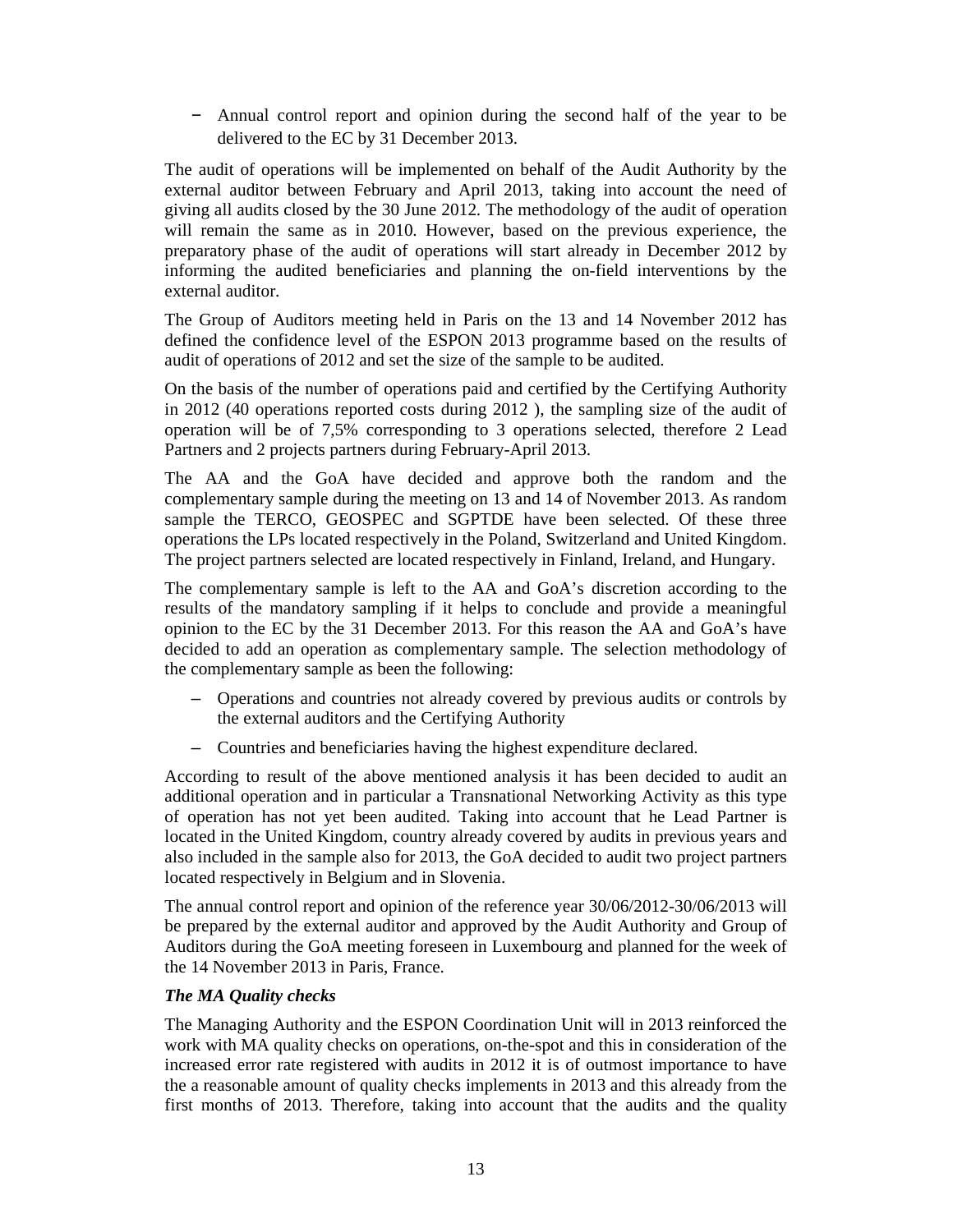checks implemented by the CA have detected weaknesses in relation of the audit trail and the calculation of staff costs, the ESPON CU will have to implement a considerable amount of checks in 2013. The MA/CU is planning to conduct between 5 and 10 MA quality checks during 2013.

The beneficiaries, Lead partners or Project partners, will be selected for MA quality checks, based on the risk analysis performed by the MA/CU which plan to inform the latest on an on-going basis over the year 2013.

The main focus of the MA Quality checks in 2013 will be put on the improvement of the audit trail and calculation of staff costs with a direct impact on the reporting process, in particular the improvement of the quality of documents submitted to the FLC and the ESPON CU, as part of the MA/CU' efforts to ensure no de-commitment in 2013. Involvement of the MC members, First Level Controllers and Central Approbation Body representatives in relation to the beneficiaries concerned by MA quality checks will be demanded from the preparatory phase until the implementation of necessary corrective actions, if any.

Results of the MA quality checks will be presented to the central authorities of the Programme, MC and CA over the year 2013, once the final reports are ready. The follow-up on implementing corrective actions should be the case, will be controlled by the First Level Controllers concerned.

### *Member and Partner State Quality checks*

The Member States and Partner States will still be strongly recommended by the MA/CU to perform Quality checks of their First Level Control Systems. During 2012 Quality checks have been implemented by France UK.

The MA/CU will continue supporting the Members States and Partner States via internal manuals, interview guidance and an overview by country of their First Level control system and issues encountered during desk review performed by the CU on behalf of the MA. Involvement of the MC members, First Level Controllers and Central Approbation Body representatives in relation to MS/PS quality checks will be demanded from the preparatory phase until the implementation of necessary corrective actions, if any.

The main focus of the MS/PS Quality checks in 2013 will be put on the improvement of the certifying process, in particular the improvement of the First Level Controllers' qualifications and of the quality of control documents submitted and the verification controller's implements on the audit trail and on the calculation of staff costs.

Due to the fact that each Member States and Partners States must perform at least one quality check of their First Level Control System in place during the programming period according to the regulation, further MS/PS quality check must be planned for the entire year 2013. The assistance of the ESPON CU/MA to the MS/PS has been identified as essential for the successful implementation of these quality checks.

### *Certifying Authority quality checks*

The Certifying Authority will perform a CA quality check on operations in the second half of 2013. The selection of operations will be made based on the list of operations paid and certified between 30/06/2012 and 30/06/2013 prepared by the MA/CU early July 2013.